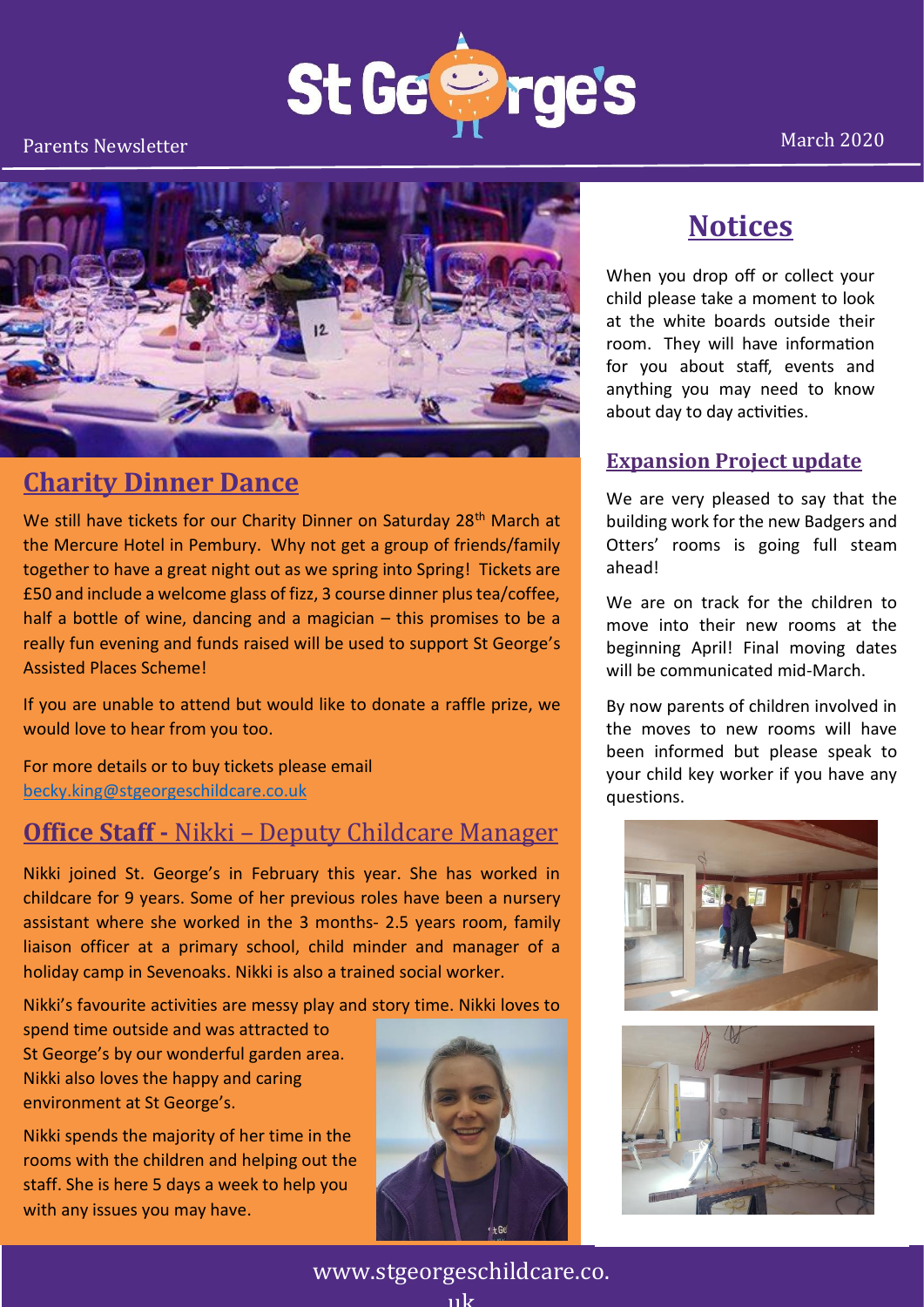

#### Holiday Holiday Club

This half term **Holiday club** have welcomed a few new children into the fold.

The children have enjoyed activities such as jewellery making, designing puppet people, bookmark colouring, origami and on the last day the children performed a show they produced called 'The Sisters'.

Despite the bad weather on some of the days, it didn't stop the children burning off their energy in the garden by playing football, basketball and interacting with some of their younger siblings.

#### Little Dragons

**Little Dragons** have been very busy! We enjoyed 'Storytelling Week' by acting out some stories using props such as masks, bricks, sticks etc. We particularly enjoyed 'The three little pigs' and 'We're going on a bear hunt', where we set the room up into areas including a grassy area, a river etc. The children really loved the paper in the fans which created a snowstorm!

We celebrated Valentine's day by doing some Valentine's craft and made cards for our loved ones.

On Pancake Day we enjoyed eating pancakes and even had a go at flipping our own!

We are looking forward to our trip to Pets at Home, to finish off our under the sea topic and start our new topic on pets.

We can't wait to see all the children dressed up for World Book Day on 5<sup>th</sup> March!



| <b>World Book</b><br>$Day -$<br><b>Dressing Up</b> | Thursday 5 <sup>th</sup><br><b>March</b> |
|----------------------------------------------------|------------------------------------------|
| <b>Mother's Day</b>                                | Sunday 22nd<br><b>March</b>              |
| <b>Little Dragons</b>                              | Friday 27 <sup>th</sup>                  |
| last day                                           | <b>March</b>                             |
| <b>Easter Holiday</b>                              | Thursday 2 <sup>nd</sup>                 |
| Club                                               | April                                    |
| <b>Living Eggs</b>                                 | Monday 20 <sup>th</sup>                  |
| <b>Delivery</b>                                    | April                                    |

# **S** daynurseries.co.uk

**Please can you take the time to review us on Daynurseries.com!? It would be greatly appreciated!**

[https://www.daynurseries.co.uk/daynurse](https://www.daynurseries.co.uk/daynursery.cfm/searchazref/50001050GEOA/rcsid/1001#submit-review-tab) [ry.cfm/searchazref/50001050GEOA/rcsid/](https://www.daynurseries.co.uk/daynursery.cfm/searchazref/50001050GEOA/rcsid/1001#submit-review-tab) [1001#submit-review-tab](https://www.daynurseries.co.uk/daynursery.cfm/searchazref/50001050GEOA/rcsid/1001#submit-review-tab)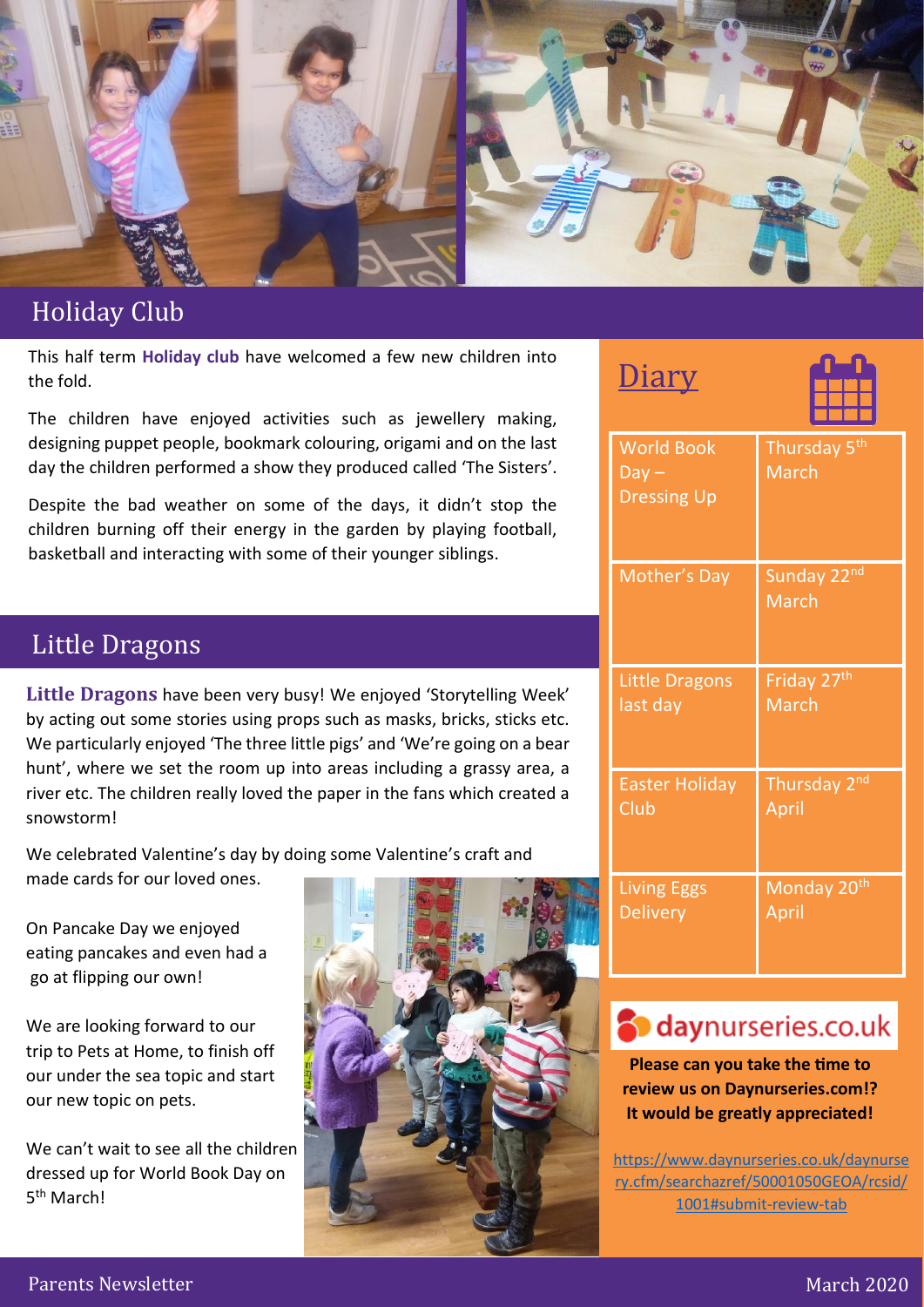## Squirrels

**Squirrels** love getting messy, and we have been jumping in so many muddy puddles this month that we thought why not bring the puddles indoors?

So, we have been fighting the frosts with warm, bubbly water play. We have been splashing, dipping, dunking and busting bubbles with each other.

Some of us made bubble cones and some of us helped turtles learn how to swim. Others even tried to swim themselves!



# **After School Club**

The children have celebrated the Chinese New Year and tried to eat their tea with chopsticks, even though it was roast dinner!

Its was also National Storytelling Week at the beginning of February and the children have been bringing in their favourite books and reading them to all the children, who have sat quietly and listened to all the different stories. The staff also read to the children.

The children took part in the 'Bake Off' competition and made chocolate Juliette cakes!



# Moles

#### **Kitchen**

Everyone enjoyed pancakes on Pancake Day, which were served with lemon wedges, sugar and syrup.

The new Summer menu is being created, so any suggestions of your children's favourites will be considered and added.

**Moles** have been looking at the different weather this month. We have created a weather board using a variety of different materials to create clouds, raindrops, snowflakes, rainbows and the sun.

We have taken part in Valentines activities, including making cakes, salt dough hearts and lots of messy activities.

Moles had lots of fun with the 'Bake Off' competition too! We went to the shops to buy ingredients and made some 'Rocky Road' which won the taste test and a trophy for our room!!